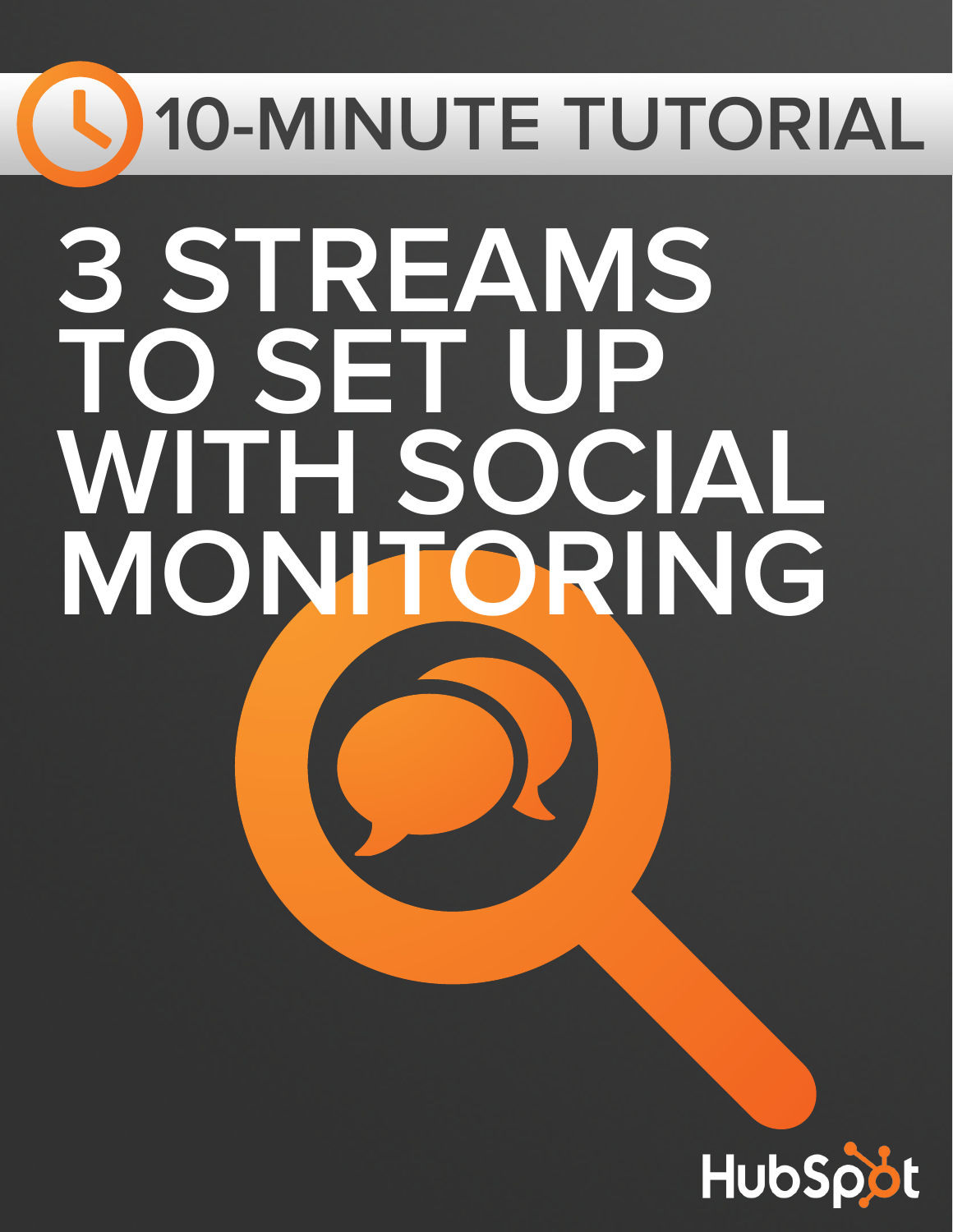"The first step in building an effective social strategy is to listen. You need to listen and monitor the conversations around your brand. You need to understand how people are talking about your company, your products and competing brands before you can really start to interact."

Jeremy Gesicki, Global Digital at Mueller Sports Medicine [@MuellerSportMed](https://twitter.com/MuellerSportMed) / [@Quench\\_Gum](https://twitter.com/Quench_Gum)



With the Social Monitoring tool, you can set up custom, segmented Twitter streams based on keywords, Twitter lists and HubSpot contacts lists. In this guide, we'll show you how to set up 3 basic streams to help you get started using the Social Monitoring tool.

## 1. A Social Stream to monitor mentions of your company's Twitter account

Use this stream to learn when someone Tweets at your company so you can follow up.

#### **Here's How to Set It Up:**

1.

1. Go to the Social Media Monitoring tool (You can find this under **Social > Monitoring**).



2. Click the "Create a New Stream" button.

Create a new stream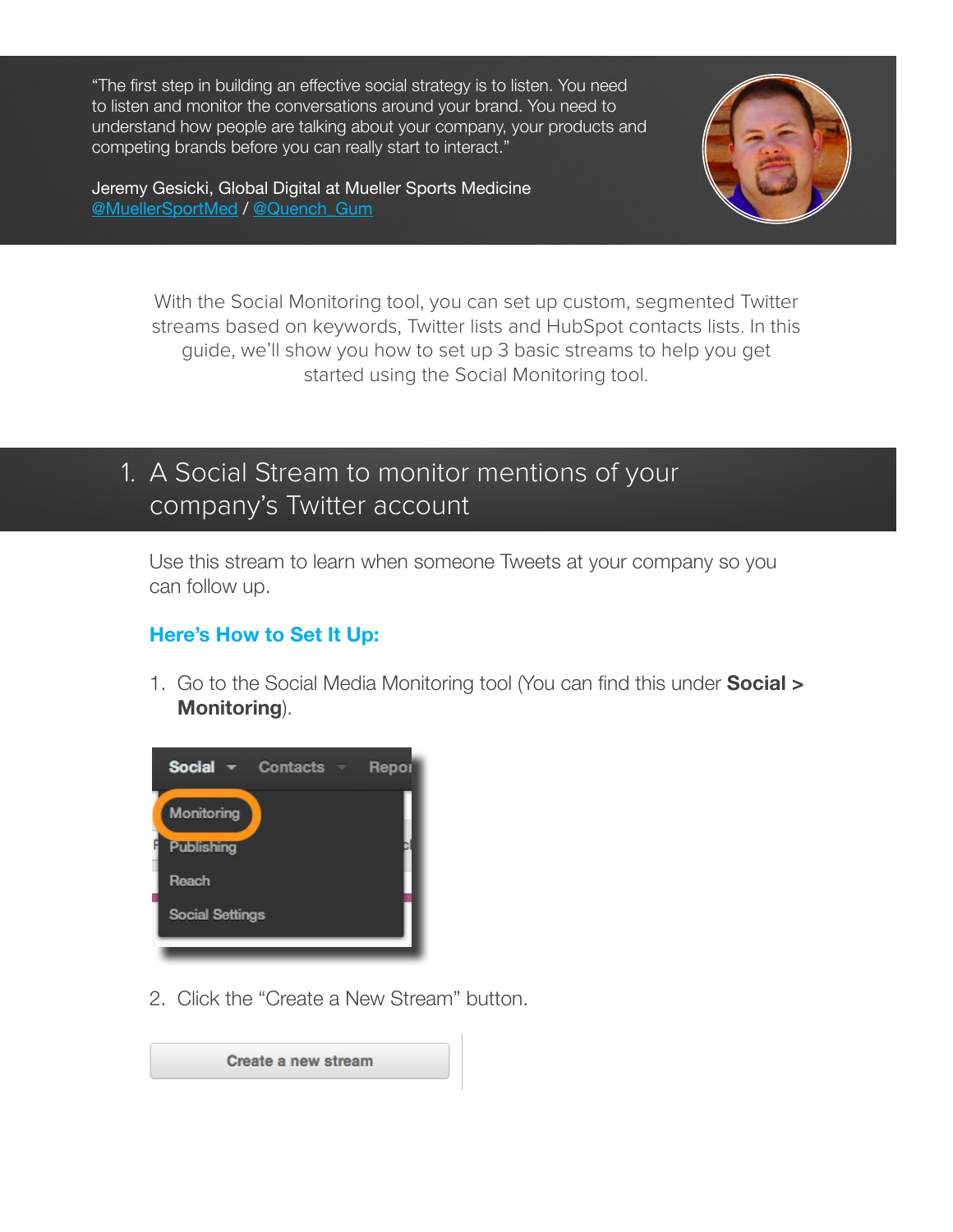3. Select your company's Twitter account, and add it to the keywords that you will monitor.

| @YourAccount                    |                                     |                       |             |
|---------------------------------|-------------------------------------|-----------------------|-------------|
|                                 | Select whose tweets you'll monitor: |                       |             |
| <b>All of Twitter</b>           | <b>A Twitter List</b>               | <b>A Contact List</b> |             |
| <b>Find ANY of these words:</b> |                                     |                       | suggestions |
|                                 |                                     |                       |             |
| @YourAccount x                  |                                     |                       |             |
|                                 |                                     |                       |             |

4. Click the "Create" button, and you're done!

## 2. A Social Stream to monitor mentions of your company **and** key industry terms

Want to know every time someone mentions one of your competitors? Products? Company or executive names? This monitoring stream will help.

### **Here's How to Set It Up:**

- 1. Click the "Create a New Stream" button.
- 2. Select an Account (Choose your @TwitterAccount.)

| Create a new stream |  |
|---------------------|--|
| Select an account:  |  |
| @YourAccount        |  |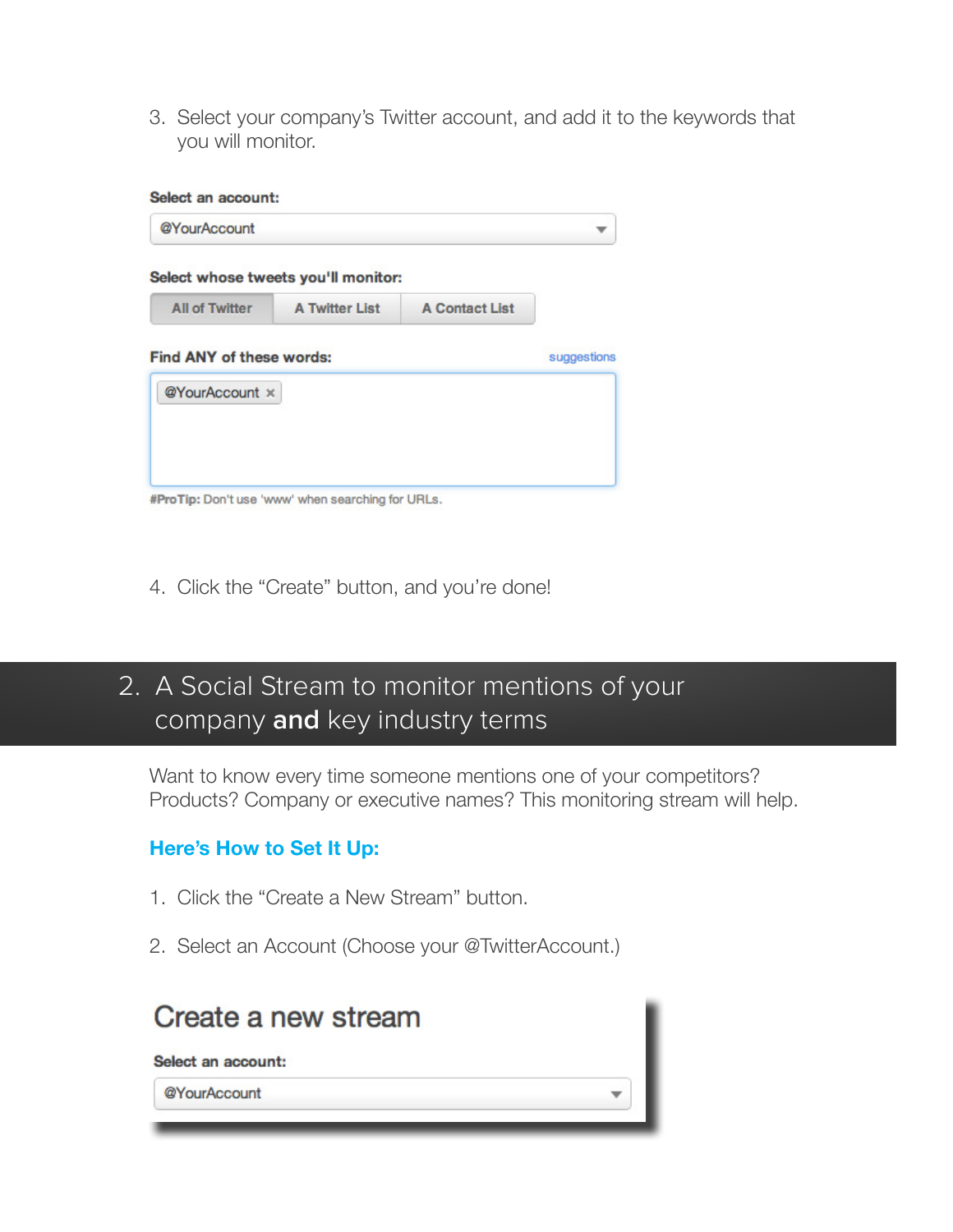3. Select who to target (Choose "All of Twitter" and add company name, important industry terms, and more.)

| <b>All of Twitter</b>           | <b>A Twitter List</b> | <b>A Contact List</b>            |             |
|---------------------------------|-----------------------|----------------------------------|-------------|
| <b>Find ANY of these words:</b> |                       |                                  | suggestions |
| Your Company's Name x           |                       | Relevant Industry Terms $\times$ |             |
|                                 |                       |                                  |             |
|                                 |                       |                                  |             |
|                                 |                       |                                  |             |

4. Click the "Create" button.



## 3. A Social Stream to monitor one of your HubSpot Contact Lists

One of the **most valuable features of the Social Monitoring tool** is the ability to monitor Tweets by a *specific group of people* who you want to target. You could monitor a list of your leads, a list of people in a specific geographic area, you name it.

You need to make this list in HubSpot before you can monitor it in Social Inbox. If you don't have a targeted contact list yet, download the quick guide, *How To Use Lists to Optimize Your Social Inbox* to learn how.

#### **Here's How to Set It Up:**

- 1. Click the "Create a New Stream" button.
- 2. Select an Account (Choose your @TwitterAccount.)

#### Select an account:

@YourAccount